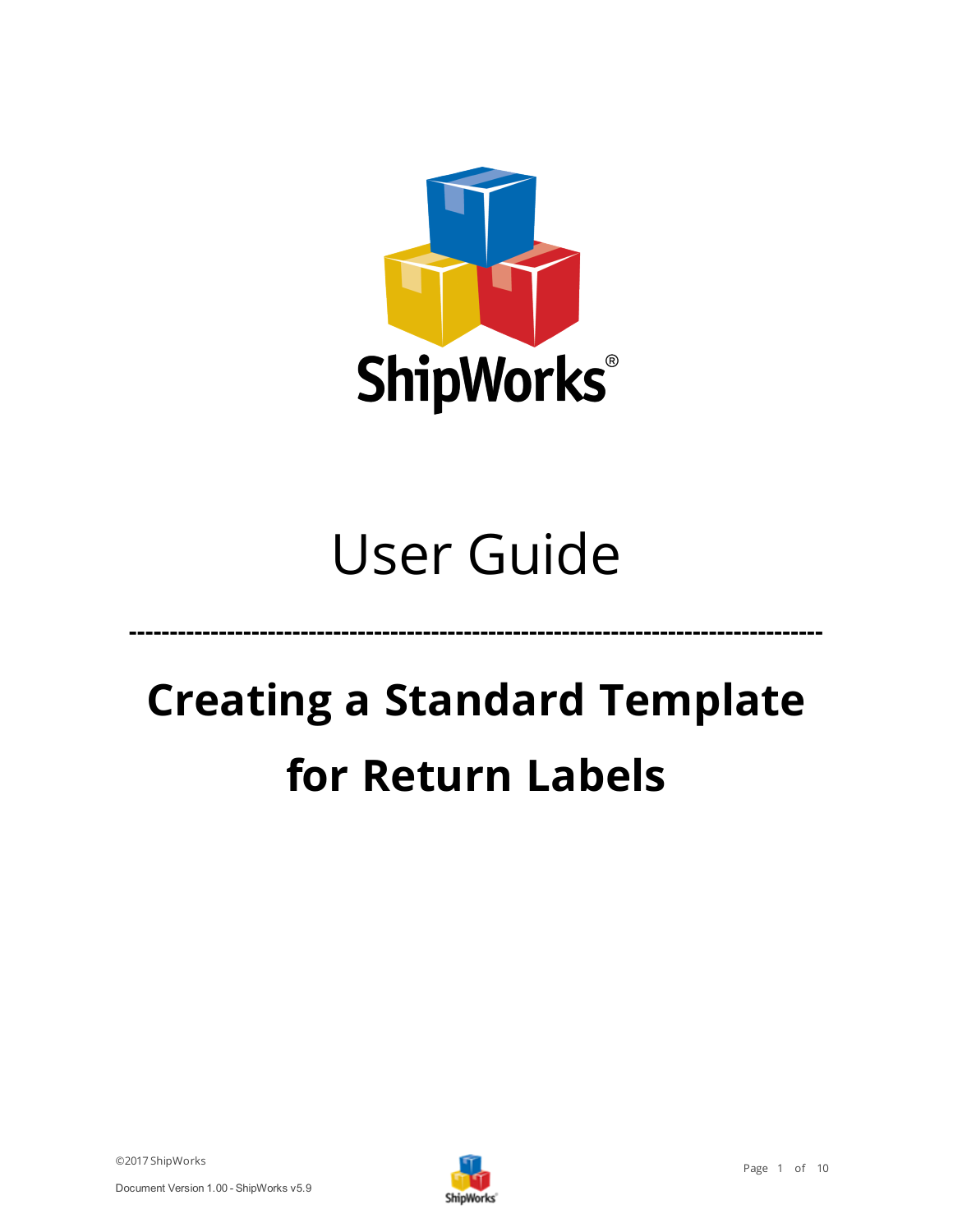### **Contents**

**-----------------------------------------------------------------------------------------------------**

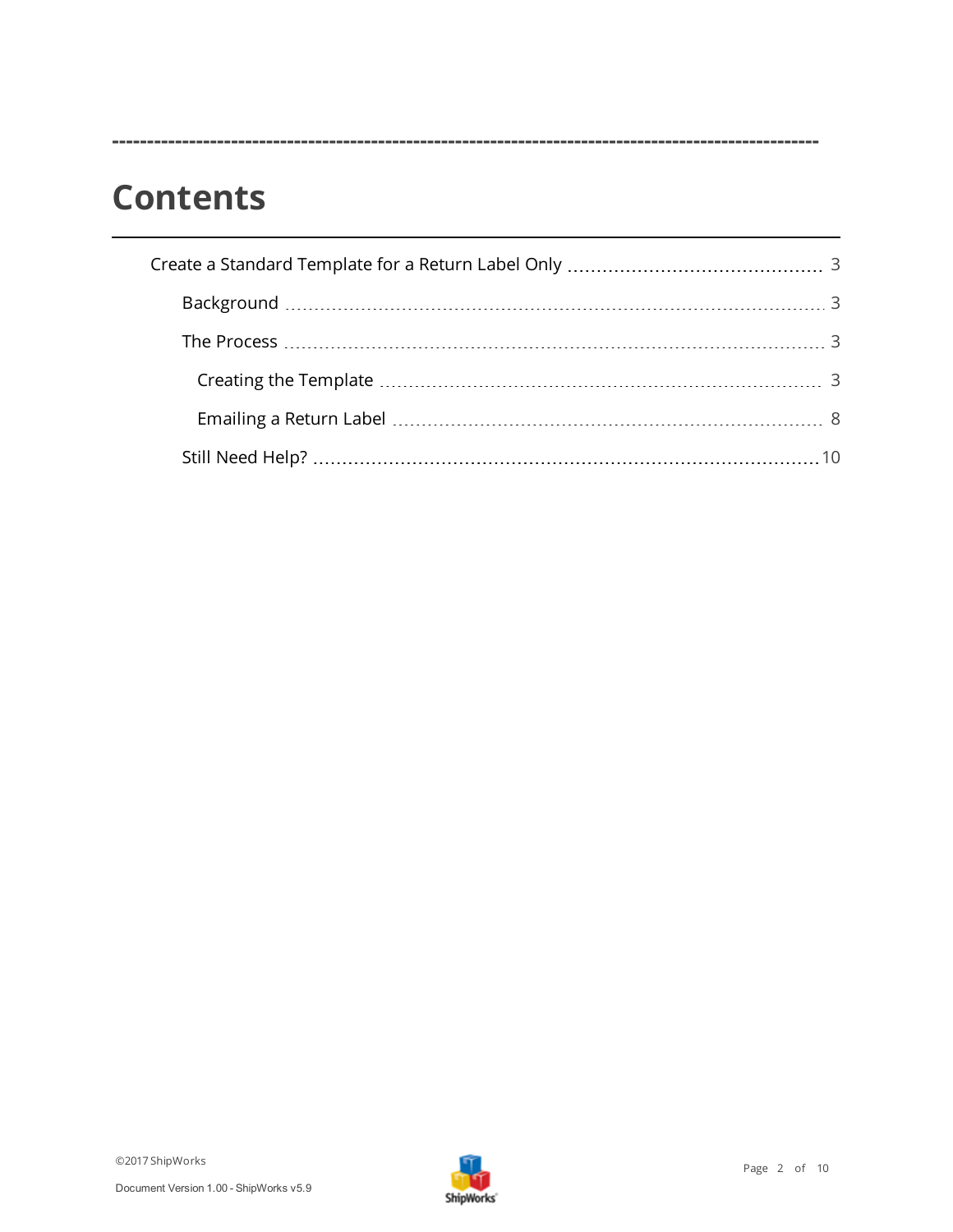## <span id="page-2-0"></span>**Create a Standard Template for a Return Label Only**

#### **Table of Contents**

**[Background](#page-2-1)** The [Process](#page-2-2) Creating the [Template](#page-2-3) [Emailing](#page-7-0) the Return Label Still [Need](#page-9-1) Help

#### <span id="page-2-1"></span>**Background**

When you email a return label to a customer, by default, ShipWorks generates a standard label with both the original label and the return label. If you prefer to send ONLY the return label, you can create a new standard template with just the return label on it.

<span id="page-2-2"></span>This article will guide you through creating a new template which includes only a return label and how to email a return label.

#### <span id="page-2-3"></span>**The Process**

#### Creating the Template

1. In ShipWorks, click on the **Manage** tab and then on the **Templates** button.



Document Version 1.00 - ShipWorks v5.9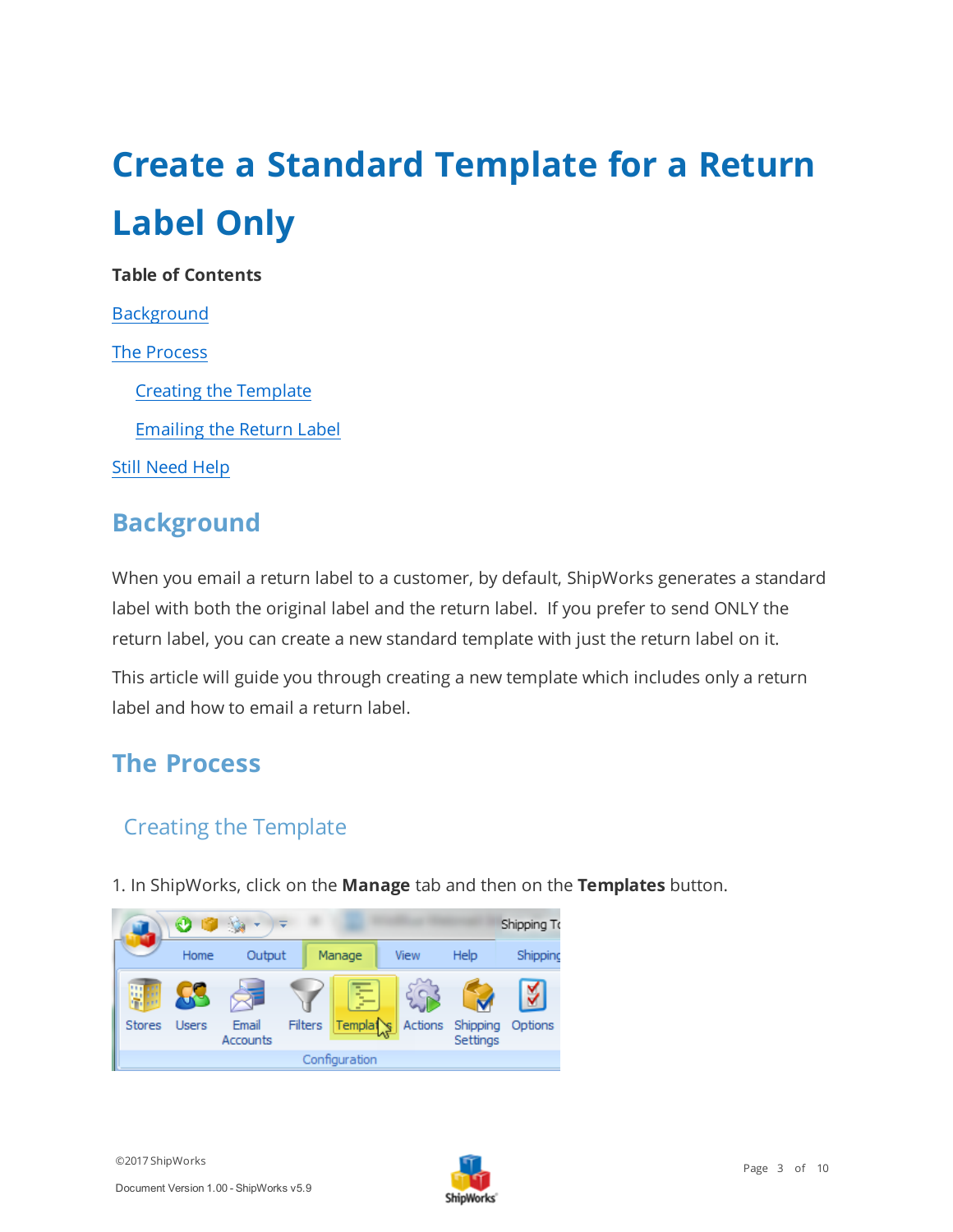2. Click **New Template** button on the **Template Manager** screen.



3. Name the template. Then, click on the **Labels** folder in the list of templates. This tells ShipWorks to save the new template in the **Labels** folder.

| <b>Add Template Wizard</b>                                                   | $\times$                |
|------------------------------------------------------------------------------|-------------------------|
| <b>Name and Location</b><br>Choose a name and location for the new template. |                         |
| New template name:<br>Return-Label-Only                                      |                         |
| Select the folder to put the new template in:<br>Liegano                     |                         |
| $\blacksquare$<br><b>Flowers</b><br><u>:</u>                                 | ۸                       |
| Green<br>:                                                                   |                         |
| $\equiv$ Red<br><u>:</u>                                                     |                         |
| <b>EL</b> Standard                                                           |                         |
| <b>Labels</b>                                                                |                         |
| Commercial Invoice                                                           |                         |
| Label with Invoice<br>$\mathbb{R}^2$<br>$\frac{1}{2}$                        |                         |
| ReturnLabelOnly<br><u>:</u>                                                  |                         |
| $\left  \cdot \right $ Standard<br><u>:</u>                                  |                         |
| <b>III</b> Thermal                                                           |                         |
|                                                                              |                         |
|                                                                              | Cancel<br>Next ><br>.:: |

4. Select the **Standard** template type and then click **Next**.

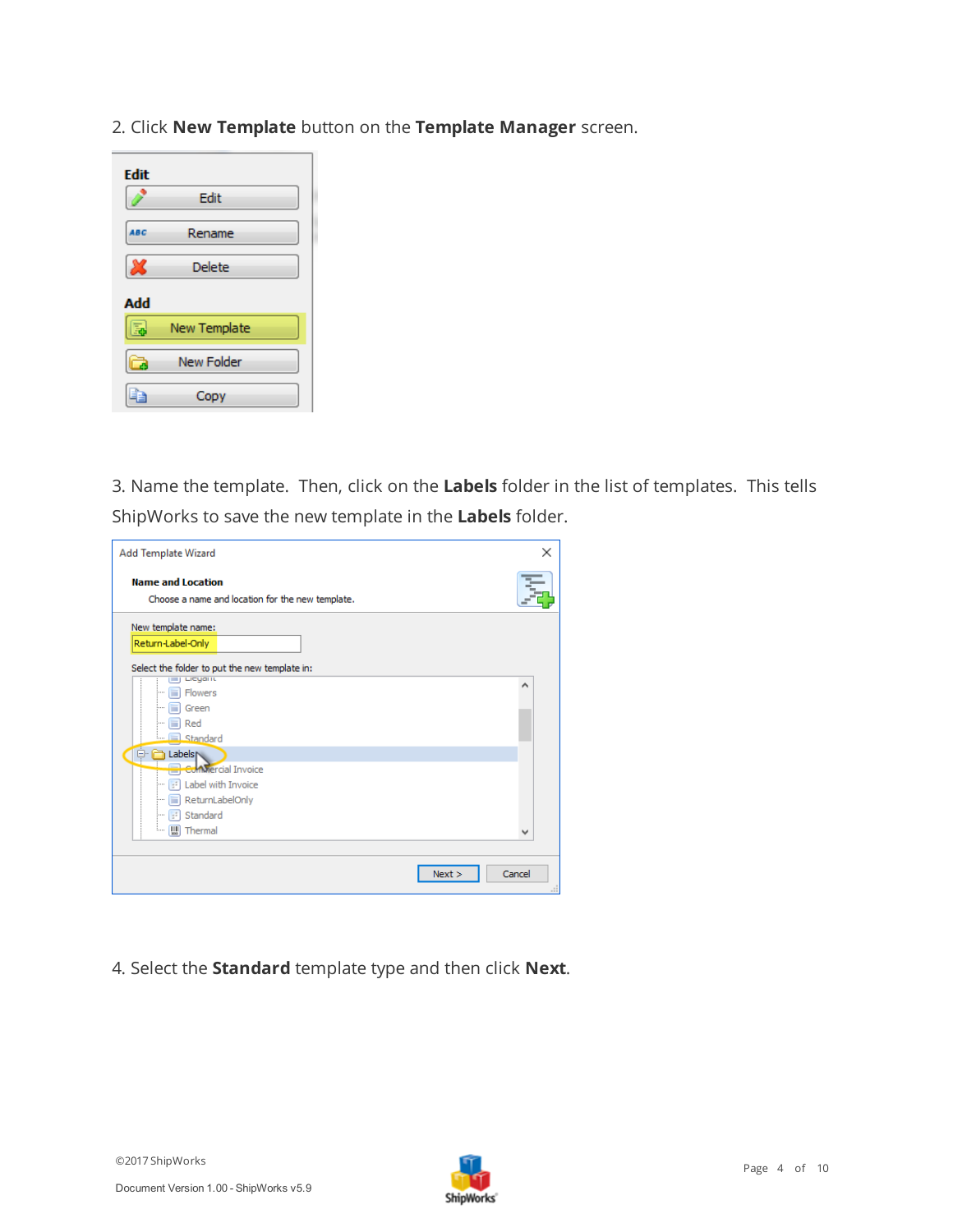| <b>Standard</b>                                                                                     |
|-----------------------------------------------------------------------------------------------------|
| Standard templates are usually used for thine<br>A standard template is processed once for ea       |
| Labels                                                                                              |
| The output of a label template is used to fill in<br>will be produced for each selected item in Shi |
| <b>Report</b>                                                                                       |
| Report templates are used to generate sumn<br>processes all selected items at once and proc         |
| < Back<br>Next                                                                                      |

5. Choose the **XML** template format and then click **Finish.** 



6. Verify that your new template is selected. Then, click on the **Edit** button.



7. Select the **Code** tab. Then, select all of the code and delete it.

Document Version 1.00 - ShipWorks v5.9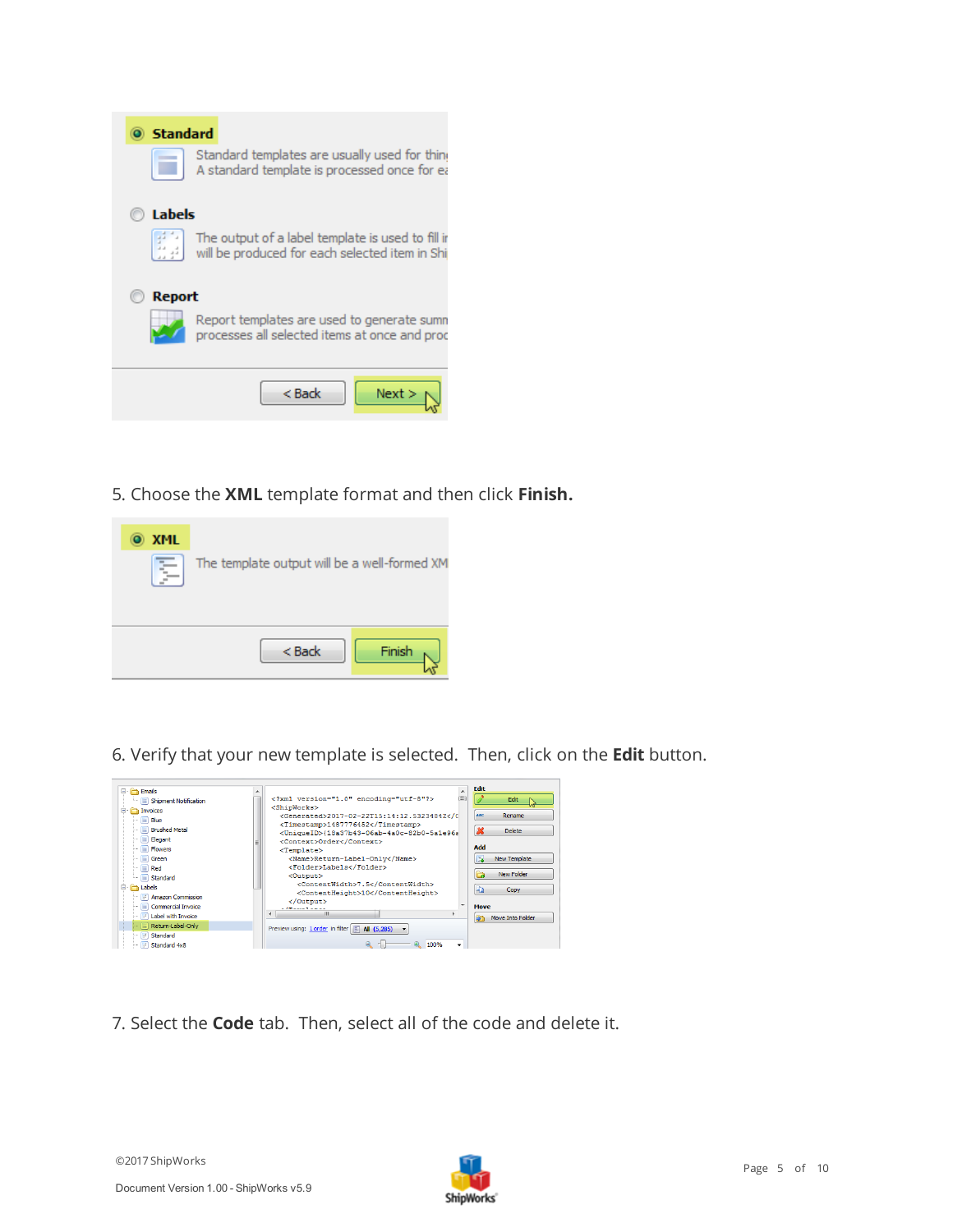| <b>Template Editor</b>                                                                                                                                                                                                                    |                                                                                   | $\times$                                       |
|-------------------------------------------------------------------------------------------------------------------------------------------------------------------------------------------------------------------------------------------|-----------------------------------------------------------------------------------|------------------------------------------------|
| Return-Label-Only<br>Name:<br>Code                                                                                                                                                                                                        | Delete all the default code                                                       | <b>R</b> Edit Snippet<br>$\check{\phantom{a}}$ |
| Preview Settings<br><b>B</b> C VP Undo Cly Redo Wo Find and Replace<br>-le<br>?xml version="1.0" encoding="utf-8"?><br>п<br>$\overline{\mathbf{c}}$<br>xsl:stylesheet version="1.0" xmlns:xsl="http://www.w3.org/1999/XSL/Transform"<br>3 |                                                                                   |                                                |
| 41<br>s<br><xsl:output encoding="utf-8" indent="yes" method="xml"></xsl:output><br>61<br>7<br><xs1:template match="@*   node()"><br/>8<br/><xs1:copy<br>9</xs1:copy<br></xs1:template>                                                    | xmlns:sw="http://www.interapptive.com/shipworks" extension-element-prefixes="sw"> |                                                |
| <xsl:apply-templates select="@*   node() [not(@legacy)]"></xsl:apply-templates><br>10<br>$\langle xs1;$ copy><br>11<br><br>12<br>13<br>/xsl:stylesheet)<br>14                                                                             |                                                                                   |                                                |
|                                                                                                                                                                                                                                           |                                                                                   |                                                |
| $\leq$                                                                                                                                                                                                                                    |                                                                                   |                                                |
|                                                                                                                                                                                                                                           |                                                                                   | Cancel<br>Save                                 |

8. Paste in this code, exactly as is, and then click **Save**:

### HTML <xsl:stylesheet version="1.0" xmlns:xsl="http://www.w3.org/1999/XSL/Transform" xmlns:sw="http://www.interapptive.com/shipworks" extension-element-prefixes="sw"> <!-- Imports --> <xsl:import href="System\Snippets" /> <xsl:output method="html" encoding="utf-8" /> <!-- Start of template --> <xsl:template match="/"><xsl:apply-templates /></xsl:template> <xsl:template match="ShipWorks"> <html> <head> <title>Interapptive ShipWorks Template</title> </head> <body> <xsl:variable name="labels" select="(//Primary | //Supplemental)/Label[@orientation = 'wide']" />

<xsl:for-each select="\$labels">

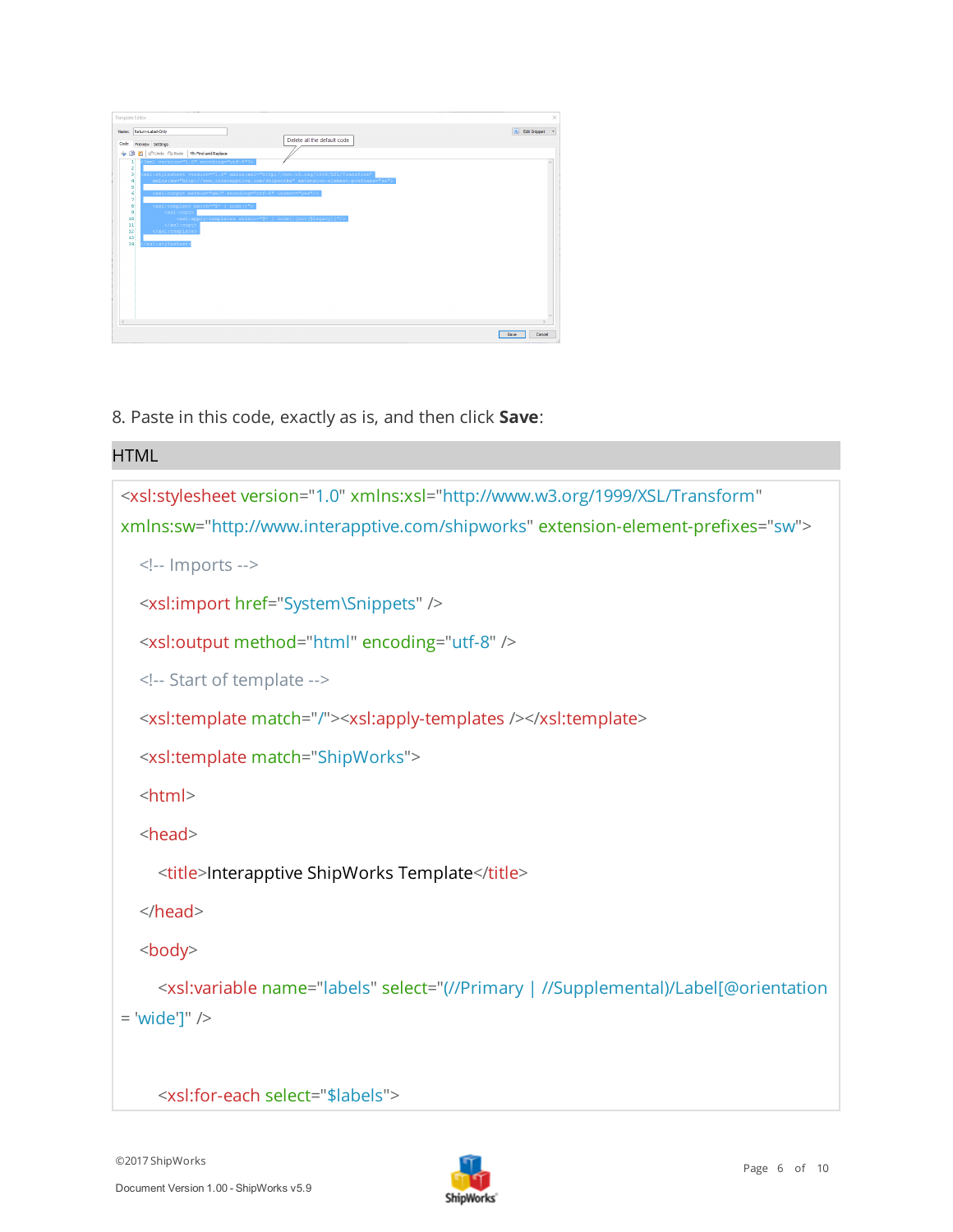```
<xsl:variable name="shipment" select="../../../.." />
       <xsl:if test="$shipment/ReturnShipment = 'true'">
          <TemplatePartition>
            <center>
            <table height="100%" width="100%" cellspacing="0">
               <tr><td valign="middle" align="center">
                   <xsl:choose>
                      <xsl:when test="$shipment/ShipmentType = 'FedEx'">
                        <img src="{.}" style="width:576; height:384;" />
                      </xsl:when>
                      <xsl:when test="$shipment/ShipmentType = 'UPS'">
                        <img src="{.}" style="width:576; height:384;" />
                      </xsl:when>
                      <xsl:otherwise>
                        <img src="{.}" style="width:{@widthInches}in; height:
{@heightInches}in;" />
                      </xsl:otherwise>
                   </xsl:choose>
                 \langle t \, ds \rangle\langle tr \rangle
```
</table>

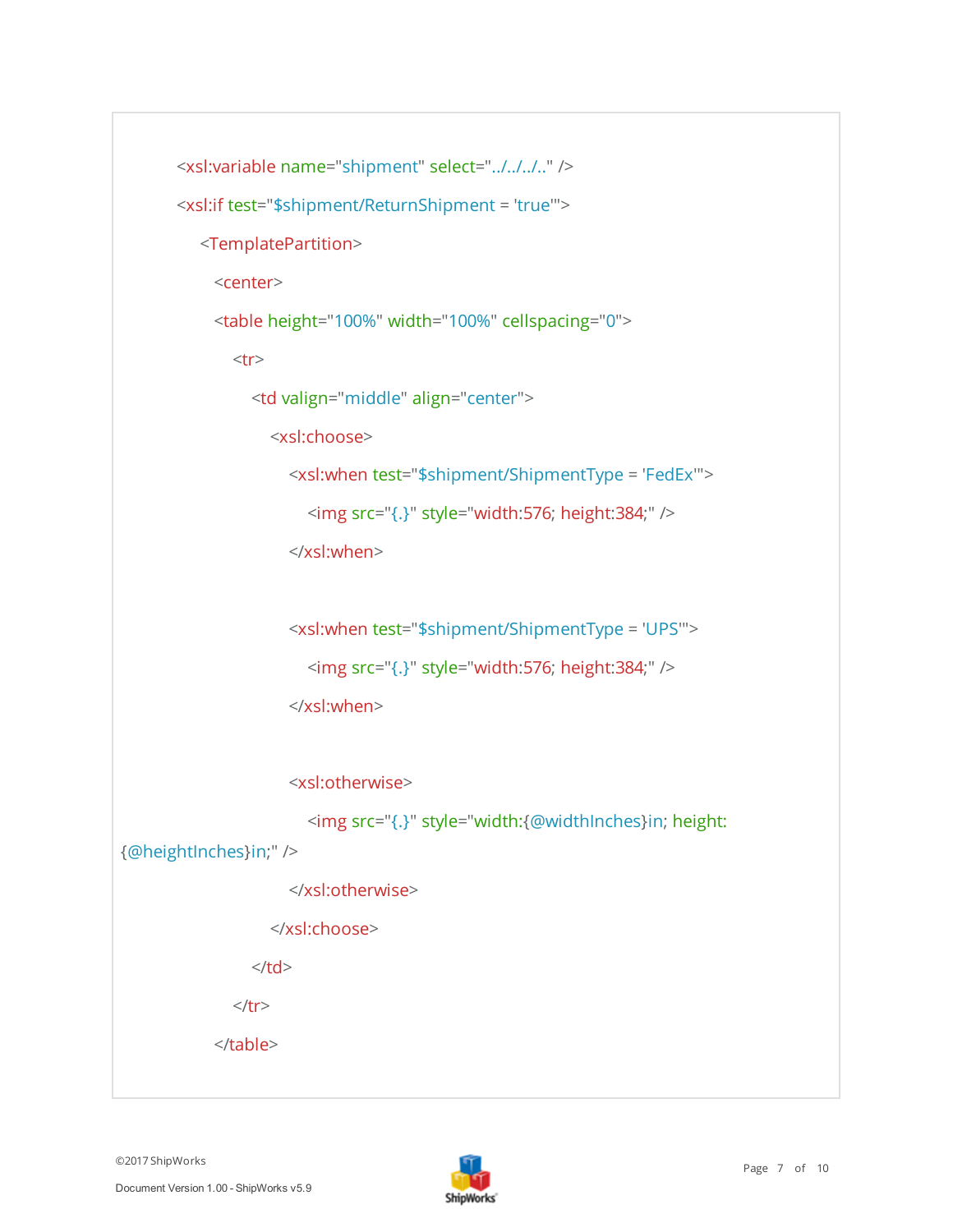



<span id="page-7-0"></span>9. Click **Close** to exit the **Template Manager** screen.

#### Emailing a Return Label

1. Select an order that has a return label. Then, right click on the order and select **Compose Email**. Select the template you created in the above section.

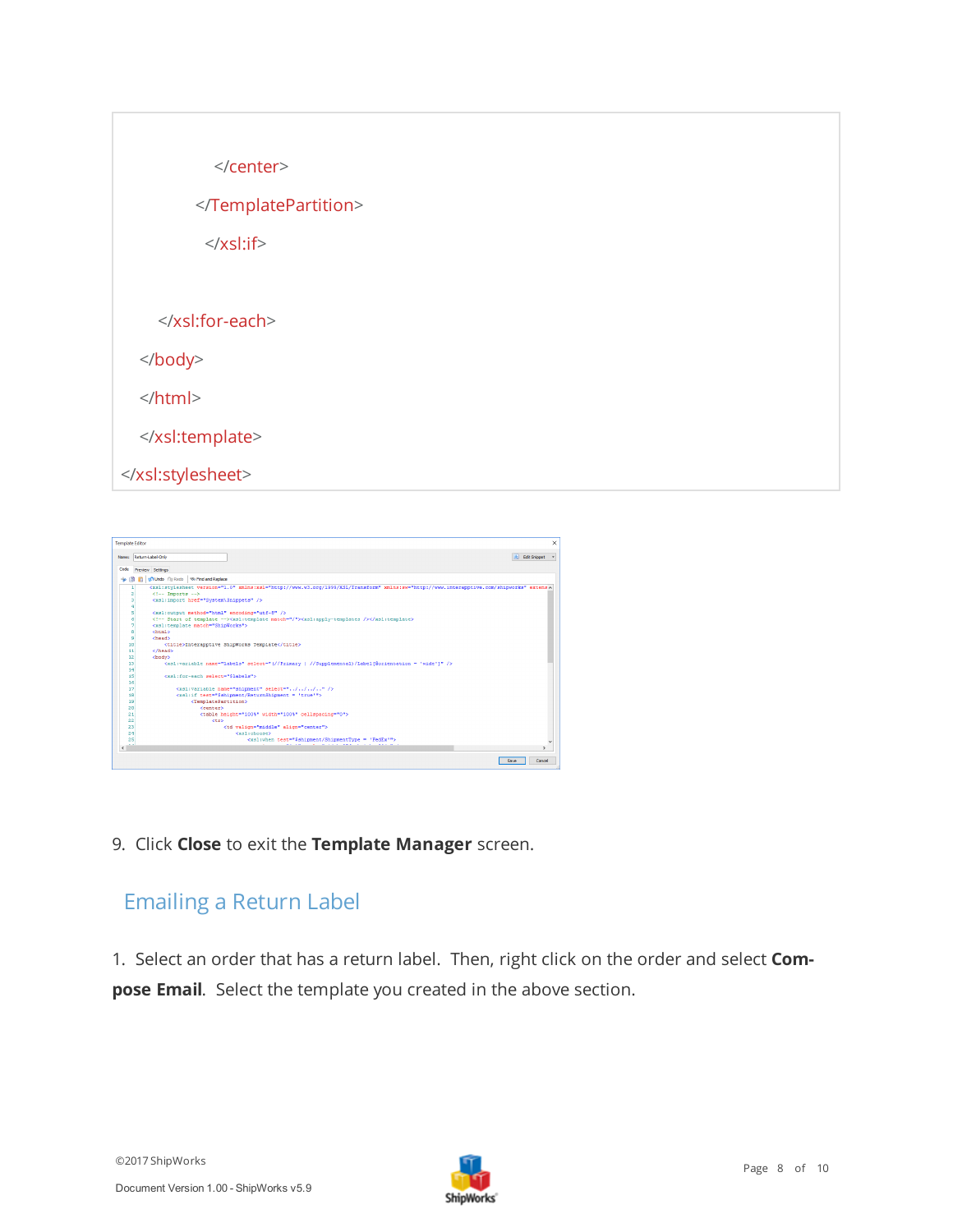| $E$ All        |    |                        |   |                           |              |                     |   |
|----------------|----|------------------------|---|---------------------------|--------------|---------------------|---|
| Order #        |    | Date<br>t.             |   | ShipSense                 | <b>Notes</b> | <b>Local Status</b> | s |
| $\sqrt{3}1$    |    | $\frac{1}{2}$          |   | Will be Applied           |              | Shipped             |   |
| $\overline{2}$ | P  | <b>Edit Order</b>      |   | Not analyzed              |              | Shipped             | F |
| 3              | ۰Ĥ | <b>Local Status</b>    | Þ | Not analyzed              |              | Shipped             |   |
| 4              | 哈  | <b>Update Store</b>    | Þ | Not analyzed              | -1           | Shipped             |   |
| 5              |    |                        |   | Not analyzed              |              | Shipped             | F |
| 6              | G  | <b>Ship Orders</b>     |   | Not analyzed              |              | Shipped             | F |
| 7              | Q  | <b>Track Shipments</b> |   | <b>√</b> Will be Applied  |              | Shipped             | A |
| 8              | ⊜  | <b>File Claim</b>      |   | Not analyzed              |              | Shipped             | F |
| 9              |    |                        |   | Not analyzed              |              | Shipped             | F |
| 10             | n  | Copy                   | Þ | Not analyzed              |              | Shipped             | п |
| 11             | P  | <b>Quick Print</b>     | Þ | Not analyzed              |              | Shipped             | R |
| 12             |    |                        |   | Not analyzed              |              | Shipped             | F |
| 13             | 8  | Print                  | Þ | Not analyzed              |              | Shipped             | F |
| 14             | Ò, | Preview                | Þ | Not analyzed              |              | Shipped             | c |
| 15             | Q  | <b>Email Now</b>       | r | Not analyzed              | 1            | Shipped             | c |
| 16             |    |                        |   | Not analyzed<br>Standard  |              | Shinned             |   |
| 17             | z  | Compose Email          | ٠ | Labels                    |              |                     |   |
| 18             |    | 11/11/2013             |   | Amazon Commission<br>Ç.   |              |                     |   |
| 19             |    | 11/11/2013             |   | Commercial Invoice<br>п   |              |                     |   |
| 20             |    | 11/11/2013             |   | Label with Invoice<br>g\$ |              |                     |   |
| 21             |    | 11/11/2013             |   | Return-Label-Only<br>≡    |              |                     |   |
| 22             |    | 11/11/2013             |   | Standard<br>              |              |                     |   |
| 23             |    | 11/11/2013             |   | <b>Chandred Avo</b>       |              |                     |   |

2. Verify that you see the return label in the body of the email. To send the email, verify that the **To:** email address and the **Subject** are correct. Then, click the **Send** button.